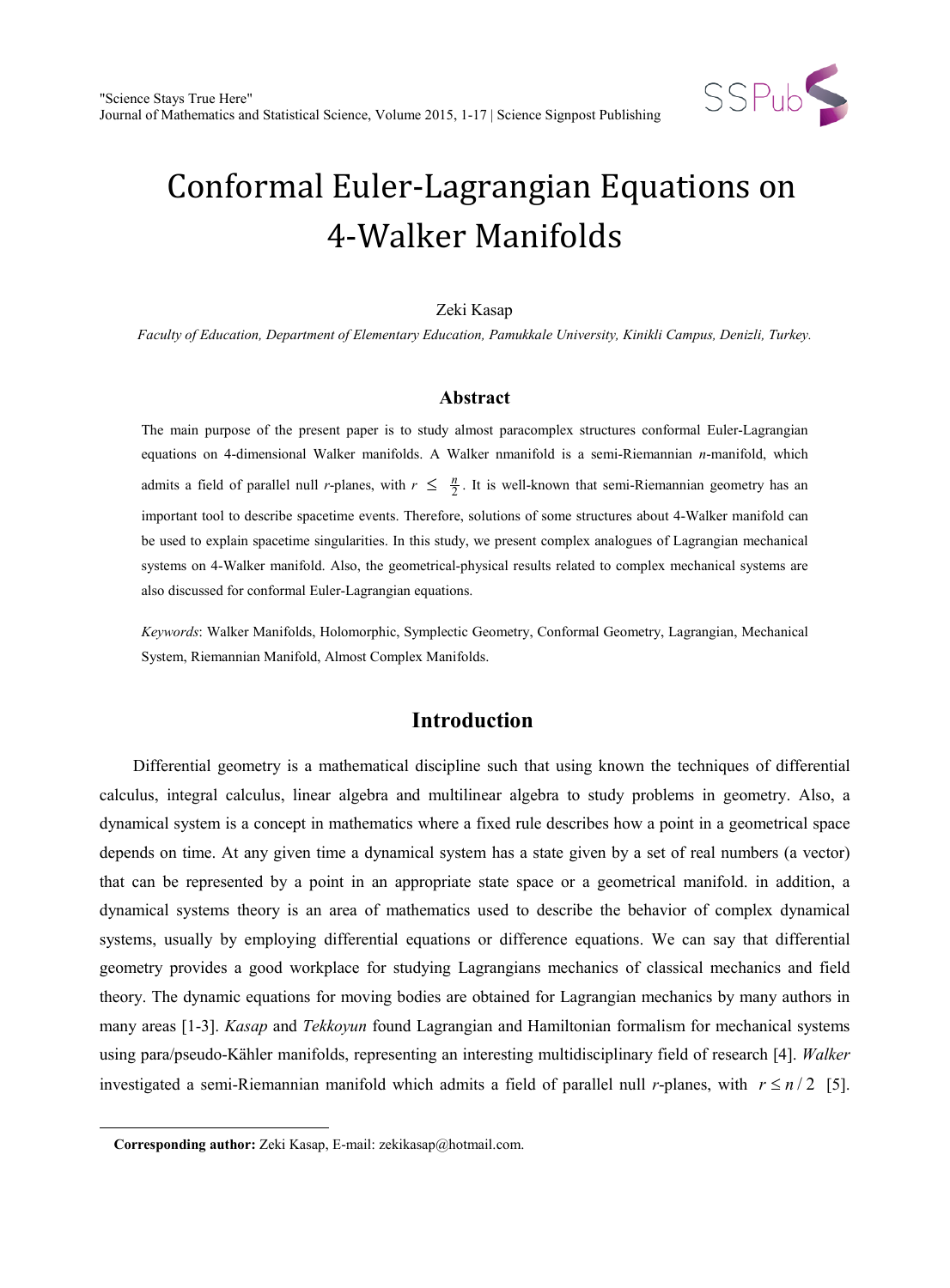*Salimov, Iscan* and *Akbulut* examined that a Walker 4-manifold is a pseudo-Riemannian manifold,  $(M_4, g)$  of neutral signature, which admits a field of parallel null 2-plane [6]. *Matsushita* studied when these two almost complex structures are integrable and when the corresponding Kähler forms are symplectic and he obtained a useful method of constructing indefinite Kähler 4-manifolds with a Walker 4-manifold [7]. *Garcia-Rio* et al showed that such a Walker 4-manifold can carry various structures with respect to a certain kind of almost complex structure, e.g., symplectic structures, Kähler structures, Hermitian structures, according as the properties of certain functions which define the canonical form of the metric [8]. *Nadjafikhah* and *Jafari*  constructed the optimal system of one-dimensional Lie subalgebras and investigate some of its group invariant solutions and they determined general form of four-dimensional Einstein Walker manifold [9]. *Salimov* and *Iscan* showed that a Walker 4-manifold is a semi-Riemannian manifold  $(M_4, g)$  of neutral signature, which admits a field of parallel null 2-plane [10]. *Brozos-Vazquez* et al examined commutativity properties of the Ricci operator, of the skew-symmetric curvature operator, and of the Jacobi operator for certain Walker manifolds of signature (2,2) [11]. *Davidov* shown that any proper almost Hermitian structure on a Walker 4-manifold is isotropic Kähler [12]. *Tekkoyun* shown that a Walker n-manifold is a semi-Riemannian n-manifold, which admits a field of parallel null *r*-planes, with  $r \le n/2$  [13]. *Ghanam* and *Thompson* gave an application of such a 4-dimensional Walker metric [14].

# **Preliminaries**

**Definition 1. Walker manifold** is a triple  $(M, g, D)$  where M is an *n*-dimensional manifold, g is an indefinite metric and  $D$  is an  $r$ -dimensional parallel null distribution.

Of special interest are those manifolds admitting a field of null planes of maximum dimensionality  $r = n/2$ . Since the dimension of a null plane is source  $r \le n/2$ , the lowest possible case is that of  $(+, +, -, -)$ -manifolds admitting a field of parallel null 2-planes.

**Definition 2.** A **metric tensor** is a non-degenerate, smooth, symmetric, bilinear map which assigns a real number to pairs of tangent vectors at each tangent space of the manifold. Denoting the metric tensor  $q$  we can express this as  $g: T_p M \times T_p M \to \mathbb{R}$ . The map is symmetric and bilinear so if  $X, Y, Z \in T_p M$  are tangent vectors at a point  $p$  to the manifold  $M$  then we have:

- (1)  $q(X, Y) = q(Y, X)$ ,
- (2)  $g(aX+Y, Z) = ag(X, Z) + g(Y, Z)$  for any real number  $a \in \mathbb{R}$ .

**Definition 3.** A **pseudo-Riemannian manifold** (also called a semi-Riemannian manifold)  $(M, g)$  is a differentiable manifold  $M$  equipped with a non-degenerate, smooth, symmetric metric tensor  $q$ .

Such a metric is called a pseudo-Riemannian metric and its values can be positive, negative or zero. The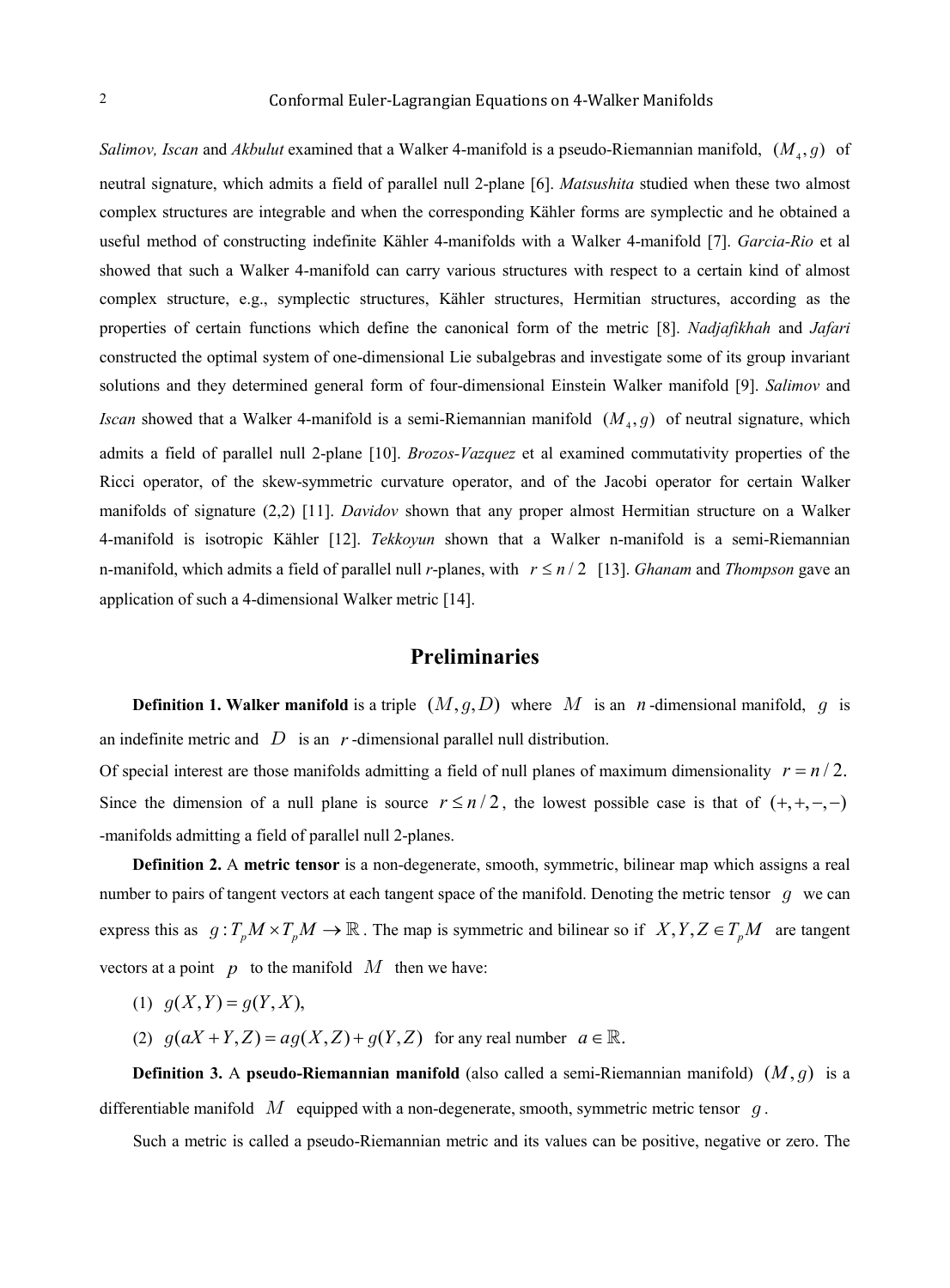signature of a pseudo-Riemannian metric is  $(p,q)$ , where both p and q are non-negative. The model space for a pseudo-Riemannian manifold of signature  $(p,q)$  is  $\mathbb{R}^{p,q}$  with the metric  $g = dx_1^2 + dx_2^2 + ...$  $+dx_p^2 - dx_{p+1}^2 - ... - dx_{p+q}^2$ .

**Definition 4.** Let *M* be a pseudo-Riemannian manifold of signature  $(p,q)$ . We suppose given a splitting of the tangent bundle in the form  $TM = V_1 \oplus V_2$  where  $V_1$  and  $V_2$  are smooth subbundles which are called distributions. If *M* is Riemannian, we can take  $V_2 = V_1^{\perp}$  to be the orthogonal complement of  $V_1$ and in that case  $V_2$  is again parallel. In the pseudo-Riemannian setting, of course,  $V_2 \cap V_1$  need not be trivial and there exist examples where although  $V_1$  is parallel, there exists no complementary parallel distribution. Let  $V_1$  be a parallel distribution. The rank of  $g$  restricted to  $V_1$  is constant. We can say that  $V_1$  is **a null parallel distribution** if  $V_1$  is parallel and if the metric restricted to  $V_1$  vanishes identically.

**Proposition 1.** A neutral metric  $g$  on a 4-manifold  $M_4$  is said to be Walker metric if there exists a 2-dimensional null distribution  $D$  on  $M<sub>4</sub>$ , which is parallel with respect to  $g$ . From Walker theorem there is a system of coordinates with respect to which  $q$  takes the local canonical form

$$
g(x_1, x_2, x_3, x_4) = \begin{pmatrix} 0 & 0 & 1 & 0 \\ 0 & 0 & 0 & 1 \\ 1 & 0 & a & c \\ 0 & 1 & c & b \end{pmatrix},
$$
 (1)

where  $a, b, c$  are smooth functions of the coordinates  $(x_1, x_2, x_3, x_4)$ . Also,  $h_{x_1,...,x_r}$  means partial derivatives  $\frac{\partial h}{\partial x_1...\partial x_k}$  for any function  $h(x_1, x_2, x_3, x_4)$ . The parallel null 2-plane *D* is spanned locally by  $\{\hat{\theta}_{x_1}, \hat{\theta}_{x_2}\}\$ , where  $\hat{\theta}_{x_i}$  are abbreviated forms of  $\hat{\theta}_{x_1} = \frac{\hat{\theta}}{\hat{\theta}_{x_1}}\dots$ ,  $\hat{\theta}_{x_4} = \frac{\hat{\theta}}{\hat{\theta}_{x_4}}$  [5, 13]. Walker [5] studied pseudo-Riemannian manifolds *M* with a parallel field of null planes *D* and derived a canonical form. Motivated by this seminal work, one says that a pseudo-Riemannian manifold *M* which admits a null parallel i.e., (degenerate) distribution *D* is a Walker manifold.

Also,  $\mathcal{F}(M_4)$ ,  $\chi(M_4)$  and  $\Lambda^1(M_4)$  are the set of functions on  $M_4$ , the set of vector fields on  $M_4$  and the set of 1-forms on  $M_4$ , respectively.  $M_4$  is a Walker manifold.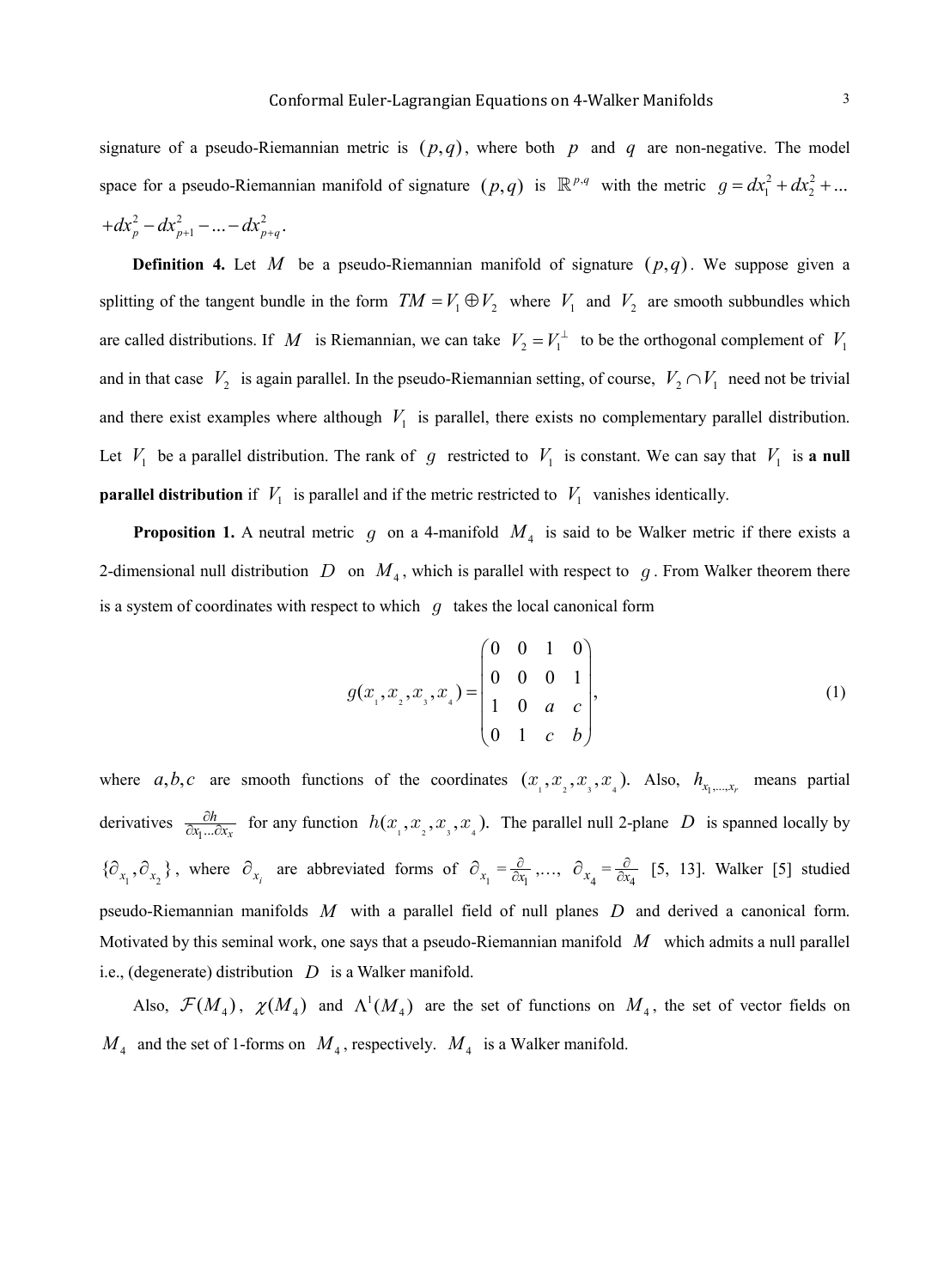## **Conformal Geometry**

The approach for studying conformal field theories is somewhat different from the usual approach for quantum and electromagnetic field theories.

**Definition 5.** A **conformal map or transformations** is a function which preserves angles.

It is well-known that in the most common case the function is between domains in the complex plane. Conformal maps can be defined between domains in higher dimensional Euclidean spaces, and more generally on a Riemann or semi-Riemann manifold. Conformal geometry is the study of the set of angle-preserving (conformal) transformations on a space. In two real dimensions, conformal geometry is precisely the geometry of Riemann surfaces.

**Theorem 1.** A **conformal manifold** is a differentiable manifold equipped with an equivalence class of Riemann metric tensors, in which two metrics  $g_1$  and  $g_2$  are equivalent if and only if

$$
g_{2} = \Psi^{2} g_{1}, \tag{2}
$$

where  $\Psi > 0$  is a smooth positive function. An equivalence class of such metrics is known as a conformal metric or conformal class [15].

**Theorem 2.** A **conformal transformation** is a change of coordinates  $\sigma^{\alpha} \to \tilde{\sigma}^{\alpha}(\sigma)$  such that the metric changes by

$$
g_{\alpha\beta}(\sigma) \to \Omega^2(\sigma) g_{\alpha\beta}(\sigma). \tag{3}
$$

A conformal field theory (CFT) is a field theory which is invariant under these transformations. Conformal field theories cares about angles, but not about distances. Transformation of the form (3) has a different interpretation depending on whether we are considering a fixed background metric  $g_{\alpha\beta}$ , or a dynamical background metric. When the metric is dynamical, the transformation is a diffeomorphism; this is a gauge symmetry. When the background is fixed, physical symmetry, taking the point  $\sigma^{\alpha}$  to point  $\tilde{\sigma}^{\alpha}$ . This is now a global symmetry with the corresponding conserved currents.

### **The Theory of -Holomorphic Curves**

**Definition 6. –holomorphic curve** is a smooth map from a Riemann surface into an almost complex manifold that satisfies the Cauchy–Riemann equation.

The theory of J-holomorphic curves is one of the new techniques which have recently revolutionized the study of symplectic geometry, making it possible to study the global structure of symplectic manifolds. The methods are also of interest in the study of Kähler manifolds, since often when one studies properties of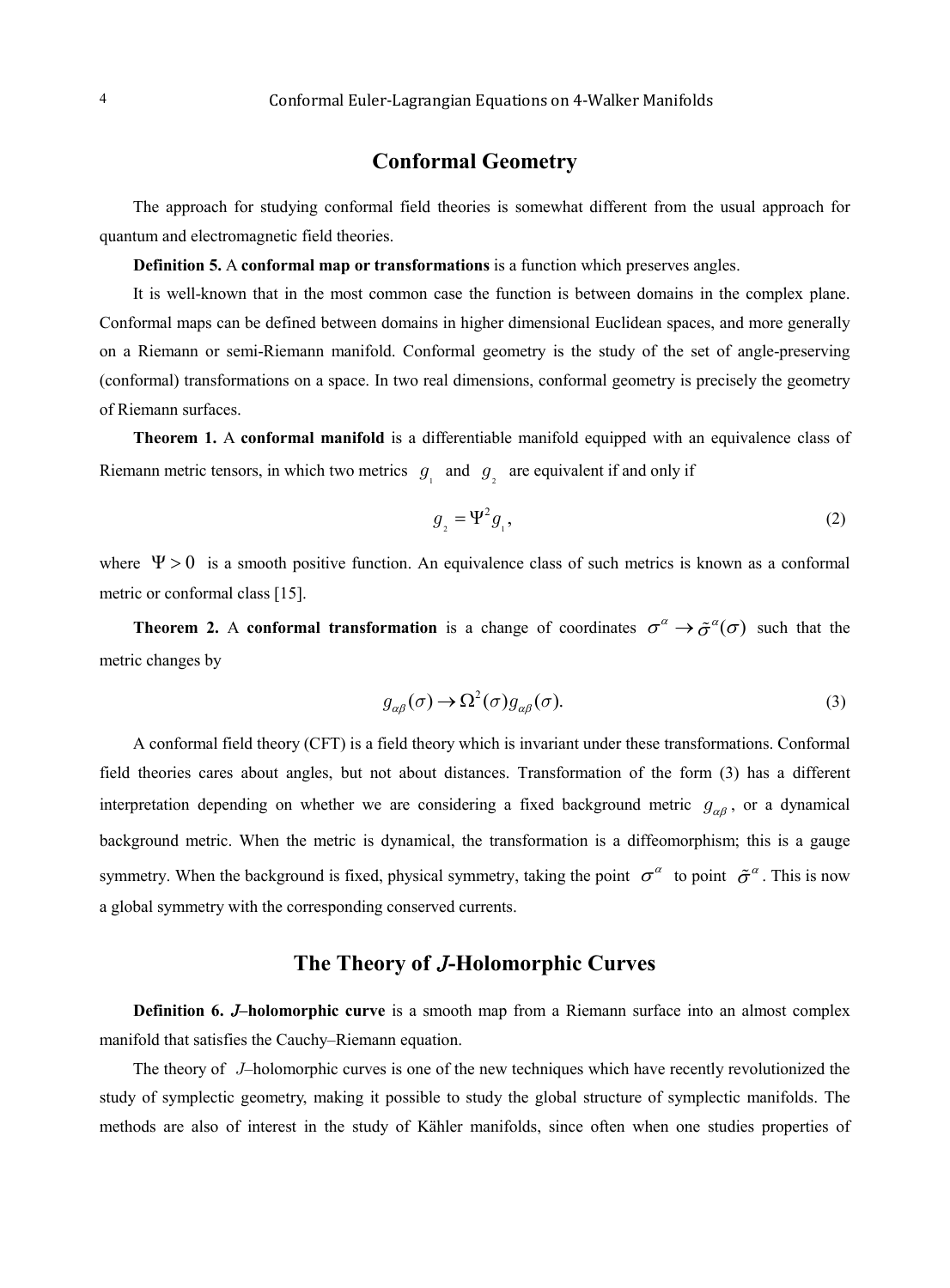holomorphic curves in such manifolds it is necessary to perturb the complex structure to be generic. The effect of this is to ensure that one is looking at persistent rather than accidental features of these curves.

**Definition 7.** A **symplectic manifold** is a smooth manifold (*M*) equipped with a closed nondegenerate differential 2-form ( $\omega$ ) called the symplectic form.

The study of symplectic manifolds is called symplectic geometry. Symplectic manifolds arise naturally in abstract formulations of classical mechanics and analytical mechanics as the cotangent bundles of manifolds, e.g., in the Hamiltonian formulation of classical mechanics, which provides one of the major motivations for the field: The set of all possible configurations of a system is modelled as a manifold, and this manifold's cotangent bundle describes the phase space of the system.

**Example 1.** An almost complex symplectic manifold is standard Euclidean space  $(\mathbb{R}^{2n}, \omega_0)$  with its standard almost complex structure  $J_0$  obtained from the usual identification with  $\mathbb{C}_n$ . Thus, one sets  $z_1 = x_{n+1} + ix_n$  for  $j = 1, ..., n$  and defines  $J_0$  by

$$
J_0\Big(\partial_{z_{j-1}}\Big) = \partial_{z_j} , \quad J_0\Big(\partial_{z_j}\Big) = -\partial_{z_{j-1}} , \tag{4}
$$

where  $\partial_i = \partial / \partial x_i$  is the standard basis of  $T_x \mathbb{R}^{2n}$  [16].

#### **Almost (para)-Complex, Tangent Structures and Manifolds**

**Definition 8.** Let *M* be a smooth manifold of real dimension 2*n*. We say that a smooth atlas *A* of *M* is holomorphic if for any two coordinate charts  $z: U \to U' \subset \mathbb{C}^m$  and  $w: V \to V' \subset \mathbb{C}^m$  in *A*, the coordinate transition map  $z \circ w^{-1}$  is holomorphic. Any holomorphic atlas uniquely determines a maximal holomorphic atlas, and a maximal holomorphic atlas is called a **complex structure** for *M* . We say that *M* is a **complex manifold** of complex dimension *n* if *M* comes equipped with a holomorphic atlas. Any coordinate chart of the corresponding complex structure will be called a holomorphic coordinate chart of *M* . A Riemann surface or complex curve is a complex manifold of complex dimension 1.

**Definition 9.** Let M be a differentiable manifold of dimension 2*n*, and suppose J is a differentiable vector bundle isomorphism  $J: TM \to TM$  such that  $J_x: T_xM \to T_xM$  is a **complex structure** for  $T_xM$ , i.e.  $J^2I = -I$  where *I* is the identity (unit) operator on *V*. Then *J* is called an almost-complex structure for the differentiable manifold *M* . A manifold with a fixed **almost complex structure** is called an **almost complex manifold.**

A celebrated theorem of Newlander and Nirenberg [17] says that an almost (para) complex structure is a (para) complex structure if and only if its Nijenhuis tensor or torsion vanishes.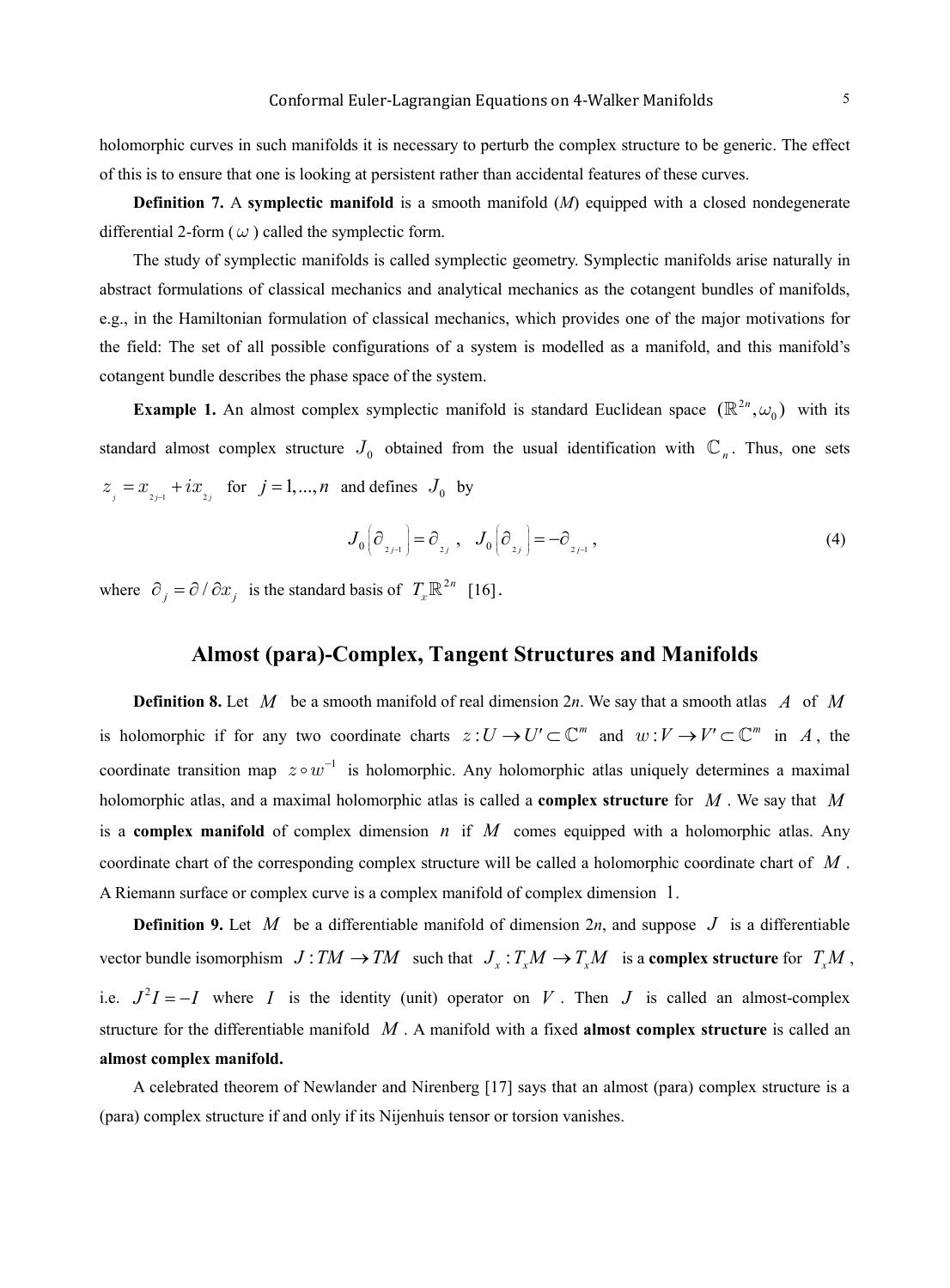**Theorem 3.** The almost (para) complex structure  $J$  on  $M$  is integrable if and only if the tensor  $N<sub>J</sub>$ vanishes identically, where  $N<sub>J</sub>$  is defined on two vector fields  $X$  and  $Y$  by

$$
N_{J}[X,Y] = [JX,JY] - J[X,JY] - J[JX,Y] - [X,Y].
$$
\n<sup>(5)</sup>

The tensor (2,1) is called the Nijenhuis tensor (5). We say that  $J$  is torsion free if  $N_J = 0$ .

# **Properties of Almost Complex Structure**

**Example 3.** Let *O* be an open subset of  $\mathbb{R}^4$ . Let  $a, b, c \in C^{\infty}(O)$  be smooth function on *O*. We set  $M_{a,b,c} := (O, g_{a,b,c})$  where

$$
g_{a,b,c} := 2\big(dx_1 \circ dx_3 + dx_2 \circ dx_4\big) + a\big(x_1, x_2, x_3, x_4\big)dx_3 \circ dx_3
$$
  
+
$$
b\big(x_1, x_2, x_3, x_4\big)dx_{34} \circ dx_4 + 2c\big(x_1, x_2, x_3, x_4\big)dx_3 \circ dx_4.
$$
 (6)

**Example 4.** Let  $M_{a,b,c} := (O, g_{a,b,c})$  be the pseudo-Riemannian manifold of (6) and we take the induced orthonormal basis;

$$
e_1 = \frac{1}{2}(1-a)\partial_{x_1} + \partial_{x_3}, \qquad e_2 = -c\partial_{x_2} + \frac{1}{2}(1-b)\partial_{x_4},
$$
  
\n
$$
e_3 = -\frac{1}{2}(1+a)\partial_{x_1} + \partial_{x_3}, \quad e_4 = -c\partial_{x_2} - \frac{1}{2}(1+b)\partial_{x_4}.
$$
\n(7)

We shall let  $C_{a,b,c} := (O, g_{a,b,c}, J)$  where *J* is the proper almost complex structure defined by:

$$
J = e2 \otimes e1 - e1 \otimes e2 + e4 \otimes e3 - e3 \otimes e4.
$$
 (8)

Thus, the following expression is obtained:

$$
J: e_1 = e_2, J: e_2 = -e_1, J: e_3 = e_4, J: e_4 = -e_3.
$$
\n(9)

The map *J* induces a positive  $\frac{\pi}{2}$ -rotation on the degenerate parallel field  $D := Span\{\partial x_1, \partial x_2\}$ :

$$
J\partial_{x_1} = \partial_{x_2}, \quad J\partial_{x_3} = -c\partial_{x_1} + \frac{1}{2}(a-b)\partial_{x_2} + \partial_{x_4},
$$
  

$$
J\partial_{x_2} = -\partial_{x_1}, \quad J\partial_{x_4} = \frac{1}{2}(a-b)\partial_{x_1} + c\partial_{x_2} - \partial_{x_3}.
$$
 (10)

The above structures were taken from [12, 18]. The following result shows that the class of isotropic Kähler structures is larger than might at first sight be expected: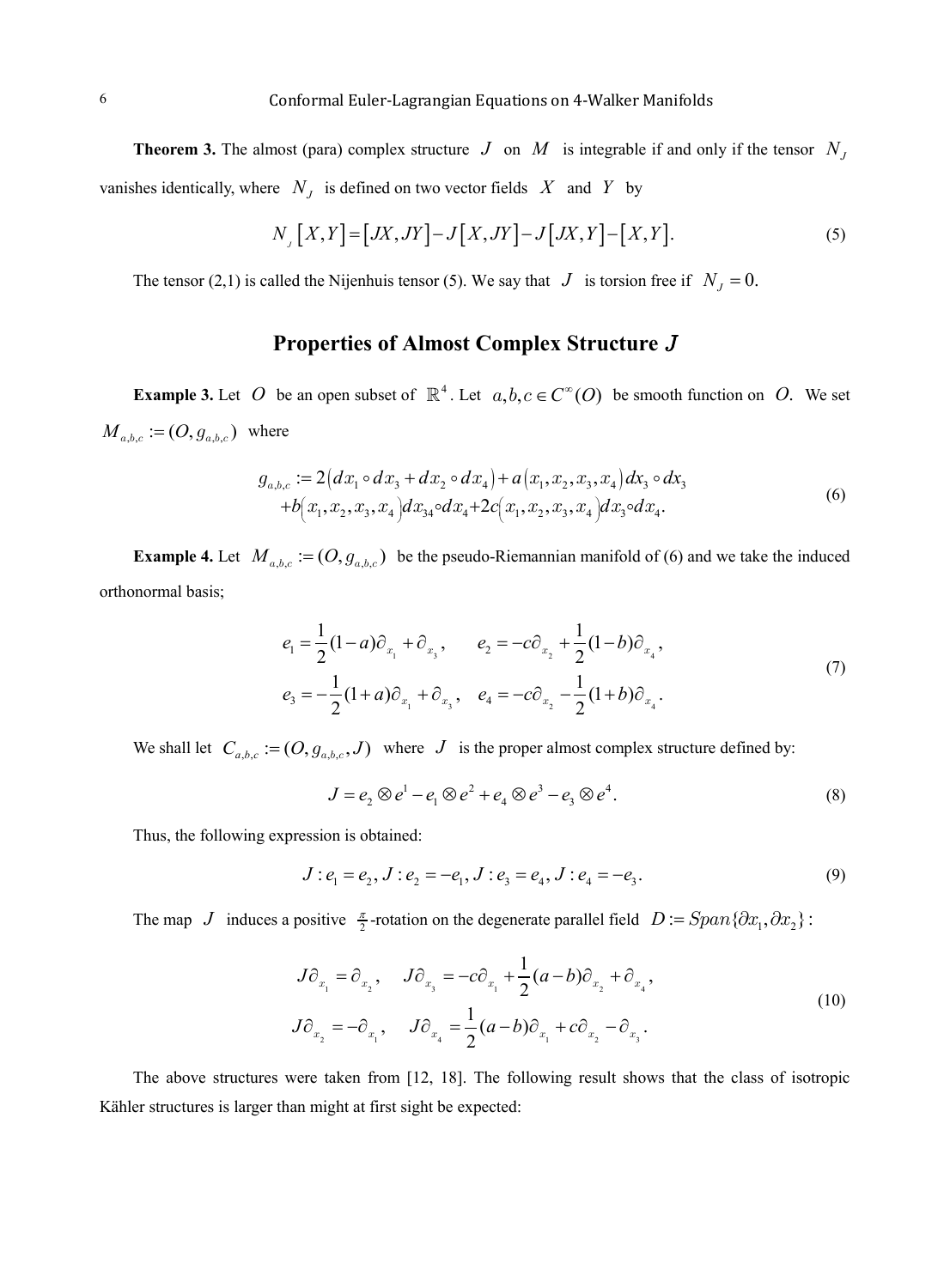**Theorem 4.** Let  $C_{a,b,c} := O, g_{a,b,c}$  be as given in **Example 4.** 

- (1)  $C_{a,b,c}$  is almost Kähler if and only if  $a_1 + b_1 = 0$  and  $a_2 + b_2 = 0$ .
- (2)  $C_{a,b,c}$  is Hermitian if and only if  $a_1 + b_1 = 2c_2$  and  $a_2 b_2 = -2c_1$ .
- (3)  $C_{a,b,c}$  is is Kähler if and only if  $a_1 = -b_1 = c_2$  and  $a_2 = -b_2 = -c_1$ .

**Definition 10.** In three dimensions, **the vector from the origin to the point** with cartesian coordinates  $(x, y, z)$  can be written as [19]:  $r = x\vec{i} + y\vec{j} + z\vec{k} = x(\frac{\partial}{\partial x}) + y(\frac{\partial}{\partial y}) + z(\frac{\partial}{\partial z})$ .

**Proposition 1.** Conformal to the structure coefficient  $\Psi = \Psi(x_1, x_2, x_3, x_4)$ , *J* holomorphic property preservation and using **Theorems 1** and **2**, is proposed as follows.

$$
J\frac{\partial}{\partial_{x_1}} = \Psi^2 \frac{\partial}{\partial_{x_2}}, \quad J\frac{\partial}{\partial_{x_3}} = -c\Psi^{-2} \frac{\partial}{\partial_{x_1}} + \frac{1}{2}(a-b)\Psi^2 \frac{\partial}{\partial_{x_2}} + \Psi^2 \frac{\partial}{\partial_{x_4}},
$$
  

$$
J\frac{\partial}{\partial_{x_2}} = -\Psi^{-2} \frac{\partial}{\partial_{x_1}}, \quad J\frac{\partial}{\partial_{x_4}} = \frac{1}{2}(a-b)\Psi^{-2} \frac{\partial}{\partial_{x_1}} + c\Psi^{-2} \frac{\partial}{\partial_{x_2}} - \Psi^{-2} \frac{\partial}{\partial_{x_3}}.
$$
 (11)

**Proof :**

$$
(1) \ J^{2} \frac{\partial}{\partial_{x_{1}}} = \Psi^{2} J(\frac{\partial}{\partial_{x_{2}}} ) = -\frac{\partial}{\partial_{x_{1}}},
$$
\n
$$
(2) \ J^{2} \frac{\partial}{\partial_{x_{2}}} = -\Psi^{2} J(\frac{\partial}{\partial_{x_{1}}} ) = -\frac{\partial}{\partial_{x_{2}}},
$$
\n
$$
(3) \ J^{2} \frac{\partial}{\partial_{x_{3}}} = -c\Psi^{2} J(\frac{\partial}{\partial_{x_{1}}} ) + \frac{1}{2} (a-b) \Psi^{2} J(\frac{\partial}{\partial_{x_{2}}} ) + \Psi^{2} J(\frac{\partial}{\partial_{x_{4}}} )
$$
\n
$$
= -c\Psi^{2} \Psi^{2} \frac{\partial}{\partial_{x_{2}}} - \frac{1}{2} (a-b) \Psi^{2} \Psi^{2} \frac{\partial}{\partial_{x_{1}}}
$$
\n
$$
+ \Psi^{2} \left[ \frac{1}{2} (a-b) \Psi^{2} \frac{\partial}{\partial_{x_{1}}} + c \Psi^{2} \frac{\partial}{\partial_{x_{2}}} - \Psi^{2} \frac{\partial}{\partial_{x_{3}}} \right]
$$
\n
$$
= -c \frac{\partial}{\partial_{x_{2}}} - \frac{1}{2} (a-b) \frac{\partial}{\partial_{x_{1}}} + \frac{1}{2} (a-b) \frac{\partial}{\partial_{x_{1}}} + c \frac{\partial}{\partial_{x_{2}}} - \frac{\partial}{\partial_{x_{3}}} - \frac{\partial}{\partial_{x_{3}}} - \frac{\partial}{\partial_{x_{3}}},
$$
\n
$$
(12)
$$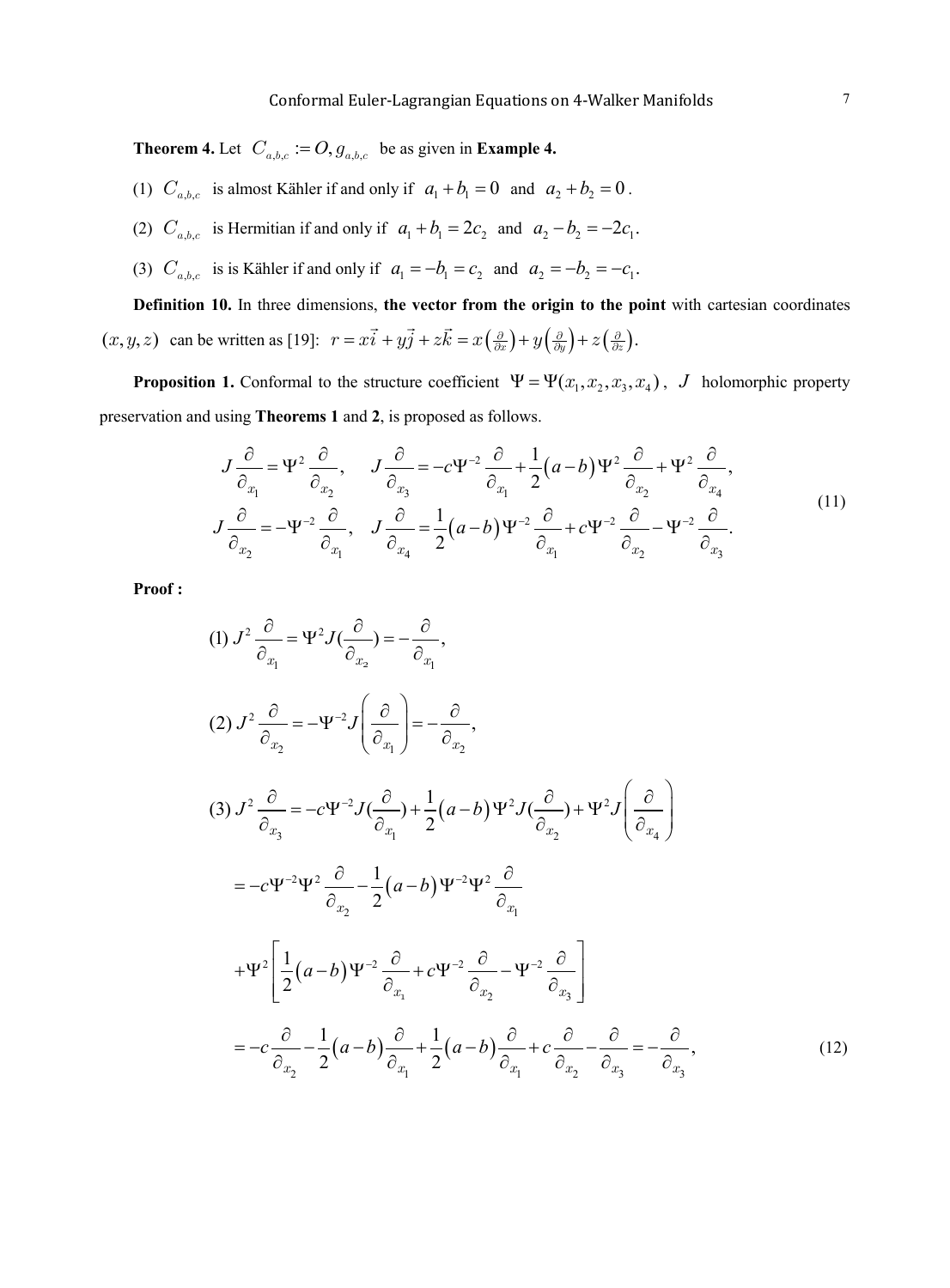$$
(4) \, J^2 \frac{\partial}{\partial_{x_4}} = \frac{1}{2} (a - b) \Psi^{-2} J(\frac{\partial}{\partial_{x_1}}) + c \Psi^{-2} J(\frac{\partial}{\partial_{x_2}}) - \Psi^{-2} J(\frac{\partial}{\partial_{x_3}})
$$
\n
$$
= \frac{1}{2} (a - b) \Psi^{-2} \Psi^2 \frac{\partial}{\partial_{x_2}} - c \frac{1}{\Psi^4} \frac{\partial}{\partial_{x_1}}
$$
\n
$$
- \Psi^{-2} \left[ -c \Psi^{-2} \frac{\partial}{\partial_{x_1}} + \frac{1}{2} (a - b) \Psi^2 \frac{\partial}{\partial_{x_2}} + \Psi^2 \frac{\partial}{\partial_{x_4}} \right]
$$
\n
$$
= \frac{1}{2} (a - b) \Psi^{-2} \Psi^2 \frac{\partial}{\partial_{x_2}} - c \Psi^{-4} \frac{\partial}{\partial_{x_1}} + c \Psi^{-4} \frac{\partial}{\partial_{x_1}}
$$
\n
$$
- \frac{1}{2} (a - b) \Psi^{-2} \Psi^2 \frac{\partial}{\partial_{x_2}} - \Psi^{-2} \Psi^2 \frac{\partial}{\partial_{x_4}} = - \frac{\partial}{\partial_{x_4}}.
$$

As seen above, holomorphic structures ( $J^2 \frac{\partial}{\partial x_i} = -\frac{\partial}{\partial x_i}$  or  $J^2I = -I$ ) are complex.

# **Lagrange Dynamics Equations**

**Theorem 5.** The closed 2 -form ( $\omega$ ) on a vector field ( $\xi$ ) and 1–form reduction function ( $i_{\xi}$ ) on the phase space defined of a mechanical system ( $i<sub>\epsilon</sub> \omega$ ) is equal to the differential of the energy function 1-form  $(dE)$  of the Lagrangian and the Hamiltonian mechanical systems [1, 20].

**Definition 11.** Let *M* be an *n*-dimensional manifold and *TM* its tangent bundle with canonical projection  $\tau_M : TM \to M$ . *TM* is called the phase space of velocities of the base manifold *M*. Let *L* :  $TM$  →  $R$  be a differentiable function on *TM* called the **Lagrangian function**. Here,  $L = T - V$  such that  $T$  is the kinetic energy and  $V$  is the potential energy of a mechanical system. In the problem of a mass on the end of a spring,  $T = m \dot{x}^2 / 2$  and  $V = kx^2 / 2$ , so we have  $L = \frac{m \dot{x}^2}{2} - \frac{kx^2}{2}$ . We consider the closed 2 -form and base space (*J*) on *TM* given by  $\Phi_L = -d\mathbf{d}_J L = -d (J(\mathbf{d}))$ . Consider the equation

$$
i_{\xi} \Phi_L = dE_L. \tag{13}
$$

where  $i_{\xi}$  is reduction function and  $i_{\xi} \Phi_L = \Phi_L(\xi)$  is defined in the form. Then  $\xi$  is a vector field, we shall see that (13) under a certain condition on  $\xi$  is the intrinsical expression of the Euler-Lagrange equations of motion. This equation (13) is named as **Lagrange Dynamical Equation**.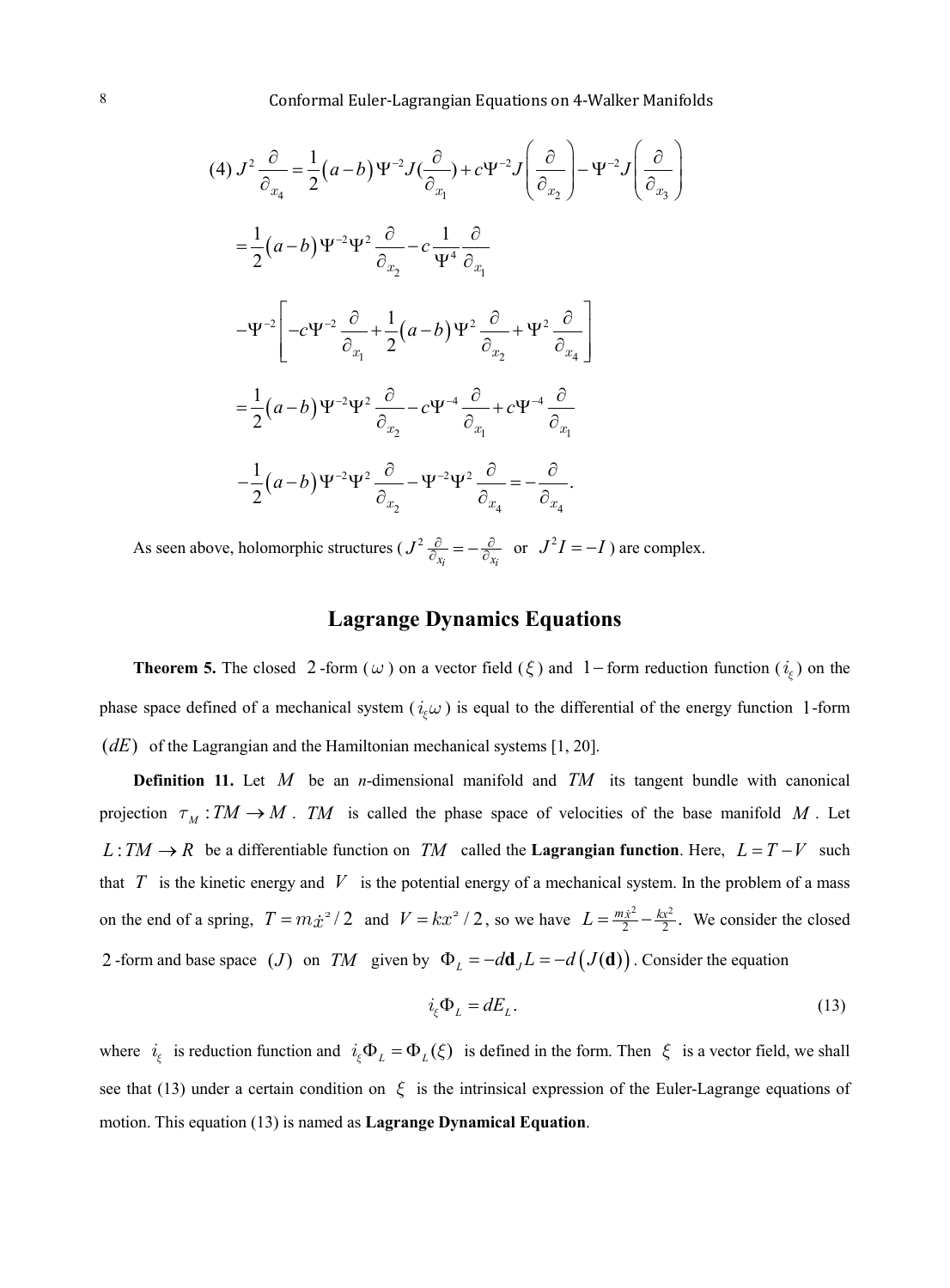**Definition 12.** We shall see that for motion in a potential,  $E_L = V_L - L$  is an energy function and  $V = J\xi$  a Liouville vector field. Here  $dE_L$  denotes the differential of *E*. The triple  $(TM, \Phi_L, \xi)$  is known as **Lagrangian system** on the tangent bundle *TM* . If it is continued the operations on (13) for any coordinate system then infinite dimension **Lagrange's equation is** obtained the form below. The equations of motion in Lagrangian mechanics are the Lagrange equations of the second kind, also known as the Euler–Lagrange equations;

$$
\frac{\partial}{\partial t} \left( \frac{\partial L}{\partial \dot{x}} \right) = \frac{\partial L}{\partial x}.
$$
\n(14)

**Definition 13.** We have  $\frac{\partial L}{\partial \dot{x}}$  $\frac{\partial L}{\partial \dot{x}} = mx$  and  $\frac{\partial L}{\partial x}$  $\frac{\partial L}{\partial x} = -kx$ , so eq. (14) gives  $m\ddot{x} = -kx$  which is exactly the result obtained by using  $F = ma$  at Newton's second law for the mechanical problem. The Euler-Lagrange equation, eq. (14), gives  $m\ddot{x} = -\frac{dV}{dx}$ . In a three-dimensional setup written in terms of cartesian coordinates,

the potential takes the form  $V(x, y, z)$ , so the Lagrangian is  $L = \frac{m(x^2+y^2+z^2)}{2} - V(x,y,z)$  $=\frac{\sqrt{2}}{2}-V(x,y,z).$  $\dot{x}^2 + \dot{y}^2 + \dot{z}$  $(x, y, z)$ . So, the three Euler-Lagrange equations may be combined into the vector statement  $m\ddot{x} = -\nabla V$ .

## **Conformal Euler-Lagrange Equations**

**Proposition 2.** Let  $M_4$  be a Walker manifold and  $\{x_1, x_2, x_3, x_4\}$  be its coordinate functions. Let  $\xi$ be a the semispray vector field determined by

$$
\xi = \sum_{i=1}^{4} X^i \partial_{x_i},\tag{15}
$$

where  $\sum_{i=1}^{4}$ 1 *i i*  $\sum_{i=1}^{4} X^{i} = \dot{x}_{i}$  and the dot indicates the derivative with respect to time *t*.

Euler Lagrange equations are obtained by using **Theorem 2**, **Theorem 5** and (13). By means of the proper almost complex structure  $J$  given by (11), the vector field is defined by

$$
V = J(\xi)
$$
  
=  $X^1 \Psi^2 \frac{\partial}{\partial x_2} - X^2 \Psi^{-2} \frac{\partial}{\partial x_1} + X^3 \left( -c \Psi^{-2} \frac{\partial}{\partial x_1} + \frac{1}{2} (a - b) \Psi^2 \frac{\partial}{\partial x_2} + \Psi^2 \frac{\partial}{\partial x_4} \right)$   
+  $X^4 \left( \frac{1}{2} (a - b) \Psi^{-2} \frac{\partial}{\partial x_1} + c \Psi^{-2} \frac{\partial}{\partial x_2} - \Psi^{-2} \frac{\partial}{\partial x_3} \right)$ , (16)

which is named Liouville vector field on the Walker manifold  $M_4$ . The maps given by  $T, P: M_4 \to \mathbb{R}$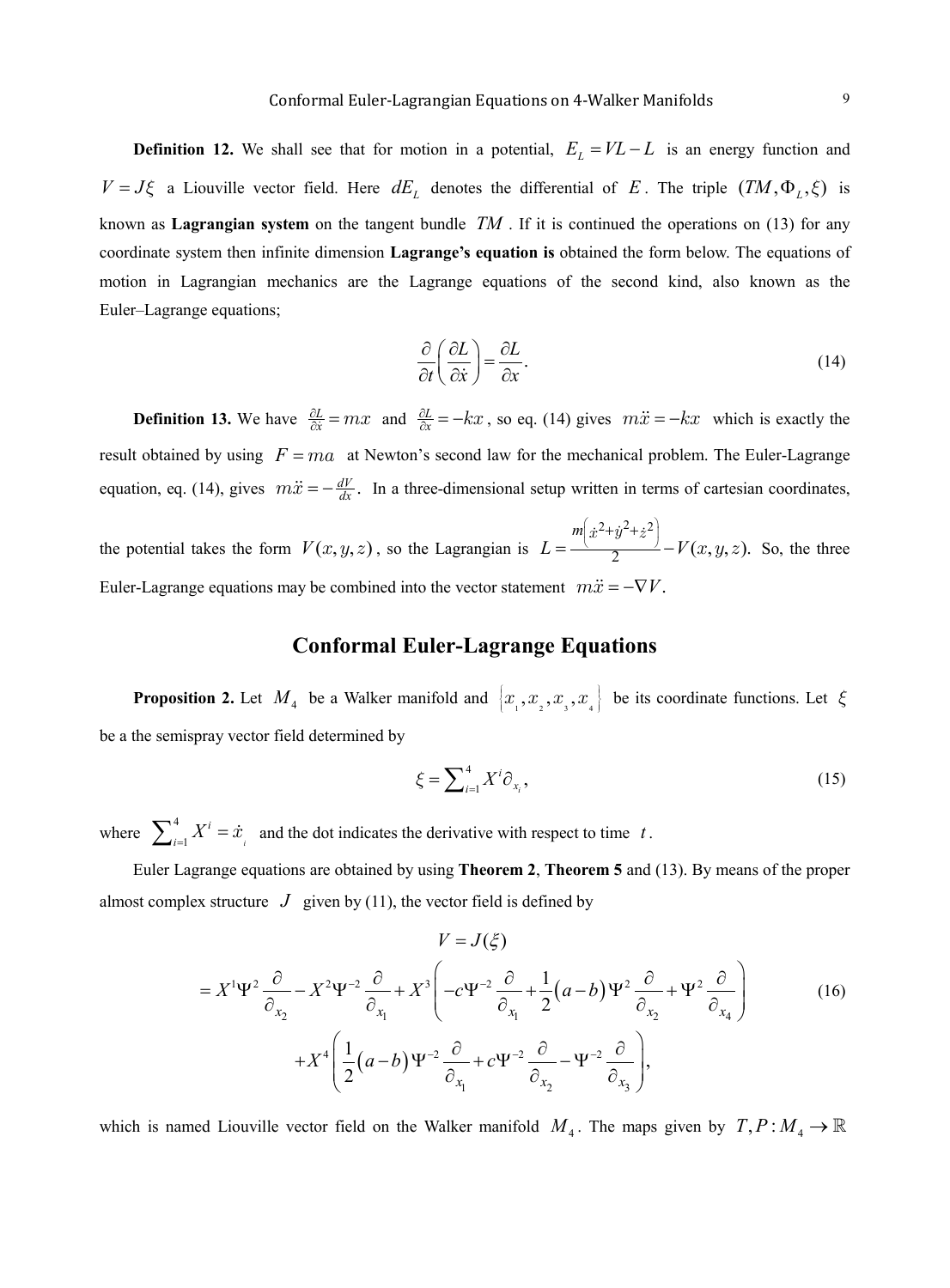such that  $T = \frac{1}{2} m_i (\dot{x}_1^2 + \dot{x}_2^2 + \dot{x}_3^2 + \dot{x}_4^2)$ ,  $V = m_i gh$  are said to be the kinetic energy and the potential energy of the system, respectively. Here  $m_i$ ,  $g$  and  $h$  stand for mass of a mechanical system having  $m$ particles, the gravity acceleration and distance to the origin of a mechanical system on Walker manifold  $M<sub>4</sub>$ , respectively. Then  $L: M_4 \to \mathbb{R}$  is a map that satisfies the conditions; i)  $L = T - V$  is a Lagrangian function, ii) the function determined by  $E_L = V L - L$ , is energy function. The function  $i_j$  induced by *J* and denoted by

$$
i_j \omega(X_1, X_2, ..., X_r) = \sum_{i=1}^r J(X_1, ..., JX_i, ..., X_r),
$$
\n(17)

is called vertical derivation, where  $\omega \in \wedge^r M_4$ ,  $X_i \in \chi(M_4)$ . The vertical differentiation  $d_j$  is given by  $\mathbf{d}_J = [i_J, d] = i_J d - d i_J$ , where d is the usual exterior derivation. For the almost complex structure J given by (11), the form on Walker manifold  $M_4$  is the closed 2-form determined by  $\Phi_L = -d\mathbf{d}_J L$  such that  $d_{j}: \mathcal{F}(M_4) \to \wedge^1 M_4,$ 

$$
\mathbf{d} = \sum_{i=1}^{4} \frac{\partial}{\partial_{x_i}} dx_i, \text{ and}
$$
  
\n
$$
\mathbf{d}_J = J(\mathbf{d}) = \Psi^2 \frac{\partial}{\partial_{x_2}} dx_1 - \Psi^{-2} \frac{\partial}{\partial_{x_1}} dx_2
$$
  
\n
$$
+ \left( -c\Psi^{-2} \frac{\partial}{\partial_{x_1}} + \frac{1}{2} (a - b) \Psi^2 \frac{\partial}{\partial_{x_2}} + \Psi^2 \frac{\partial}{\partial_{x_3}} \right) dx_3
$$
  
\n
$$
+ \left( \frac{1}{2} (a - b) \Psi^{-2} \frac{\partial}{\partial_{x_1}} + c \Psi^{-2} \frac{\partial}{\partial_{x_2}} - \Psi^{-2} \frac{\partial}{\partial_{x_3}} \right) dx_4.
$$
  
\n(18)

Now, we will calculate the first part of (13). Through a direct computation using (18), the closed 2-form Φ*<sup>L</sup>* is seen to be as follows: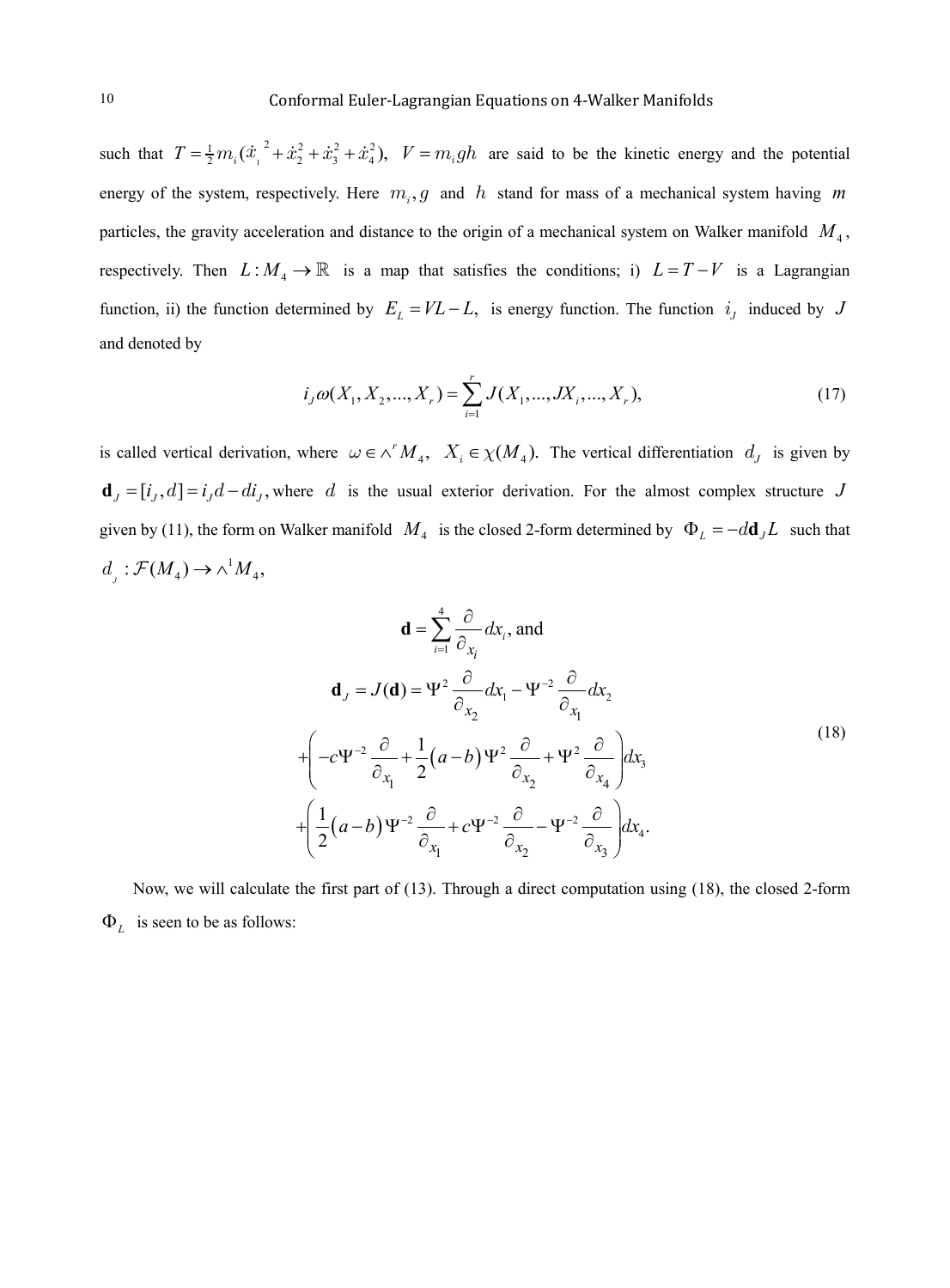$$
\Phi_{L} = \sum_{i=1}^{4} \begin{bmatrix} \Psi^{2} \frac{\partial^{2} L}{\partial x_{i} \partial x_{2}} + 2\Psi \frac{\partial \Psi}{\partial x_{i}} \frac{\partial L}{\partial x_{2}} \frac{\partial L}{\partial x_{1}} \Delta x_{i} \\ + \left( -\Psi^{-2} \frac{\partial^{2} L}{\partial x_{i} \partial x_{1}} + 2\Psi^{-3} \frac{\partial \Psi}{\partial x_{i}} \frac{\partial L}{\partial x_{1}} \frac{\partial L}{\partial x_{1}} \Delta x_{2} \Delta x_{i} \right. \\ + \left( -c\Psi^{-2} \frac{\partial^{2} L}{\partial x_{i} \partial x_{1}} + 2c\Psi^{-3} \frac{\partial \Psi}{\partial x_{i}} \frac{\partial L}{\partial x_{1}} + \frac{1}{2} (a-b) \Psi^{2} \frac{\partial^{2} L}{\partial x_{i} \partial x_{2}} \right. \\ + 2 \frac{1}{2} (a-b) \Psi \frac{\partial \Psi}{\partial x_{i}} \frac{\partial L}{\partial x_{2}} + \Psi^{2} \frac{\partial^{2} L}{\partial x_{i} \partial x_{4}} + 2\Psi \frac{\partial \Psi}{\partial x_{i}} \frac{\partial L}{\partial x_{4}} \right], \\ + \begin{bmatrix} \frac{1}{2} (a-b) \Psi^{-2} \frac{\partial^{2} L}{\partial x_{i} \partial x_{1}} - 2 \frac{1}{2} (a-b) \Psi^{-3} \frac{\partial \Psi}{\partial x_{i}} \frac{\partial L}{\partial x_{1}} + c \Psi^{-2} \frac{\partial^{2} L}{\partial x_{i} \partial x_{2}} \right. \\ - 2c \Psi^{-3} \frac{\partial \Psi}{\partial x_{i}} \frac{\partial L}{\partial x_{2}} - \Psi^{-2} \frac{\partial^{2} L}{\partial x_{i} \partial x_{3}} + 2 \Psi^{-3} \frac{\partial \Psi}{\partial x_{i}} \frac{\partial L}{\partial x_{3}} \end{bmatrix} dx_{4} \Delta x_{i} \right]
$$
(19)

and  $\Phi_L(\xi)$ ;

$$
-X^{1}\left(\Psi^{2}\frac{\partial^{2}L}{\partial_{x_{1}}\partial_{x_{2}}}+2\Psi\frac{\partial\Psi}{\partial_{x_{1}}}\frac{\partial L}{\partial_{x_{2}}}\right)dx_{1}-X^{1}\left(-\Psi^{-2}\frac{\partial^{2}L}{\partial_{x_{1}}\partial_{x_{1}}}+2\Psi^{-3}\frac{\partial\Psi}{\partial_{x_{1}}}\frac{\partial L}{\partial_{x_{1}}}\right)dx_{2}
$$

$$
-X^{1}\left(\frac{-c\Psi^{-2}\frac{\partial^{2}L}{\partial_{x_{1}}\partial_{x_{1}}}+2c\Psi^{-3}\frac{\partial\Psi}{\partial_{x_{1}}}\frac{\partial L}{\partial_{x_{1}}}+\frac{1}{2}(a-b)\Psi^{2}\frac{\partial^{2}L}{\partial_{x_{1}}\partial_{x_{2}}}\right)dx_{3}
$$

$$
+2\frac{1}{2}(a-b)\Psi\frac{\partial\Psi}{\partial_{x_{1}}}\frac{\partial L}{\partial_{x_{2}}}+\Psi^{2}\frac{\partial^{2}L}{\partial_{x_{1}}\partial_{x_{4}}}+2\Psi\frac{\partial\Psi}{\partial_{x_{1}}}\frac{\partial L}{\partial_{x_{4}}}\right)dx_{3}
$$

$$
-X^{1}\left(\frac{1}{2}(a-b)\Psi^{-2}\frac{\partial^{2}L}{\partial_{x_{1}}\partial_{x_{1}}}+2\frac{1}{2}(a-b)\Psi^{-3}\frac{\partial \Psi}{\partial_{x_{1}}}\frac{\partial L}{\partial_{x_{1}}}+c\Psi^{-2}\frac{\partial^{2}L}{\partial_{x_{1}}\partial_{x_{2}}}\right)dx_{4}
$$

$$
-2c\Psi^{-3}\frac{\partial \Psi}{\partial_{x_{1}}}\frac{\partial L}{\partial_{x_{2}}}-\Psi^{-2}\frac{\partial^{2}L}{\partial_{x_{1}}\partial_{x_{3}}}+2\Psi^{-3}\frac{\partial \Psi}{\partial_{x_{1}}}\frac{\partial L}{\partial_{x_{3}}}
$$

$$
-X^{2}\left(\frac{-c\Psi^{-2}\frac{\partial^{2}L}{\partial_{x_{2}}\partial_{x_{1}}}+2\Psi^{-3}\frac{\partial \Psi}{\partial_{x_{2}}}\frac{\partial L}{\partial_{x_{1}}}+\frac{1}{2}(a-b)\Psi^{2}\frac{\partial^{2}L}{\partial_{x_{2}}\partial_{x_{2}}}\right)dx_{3}
$$

$$
+2\frac{1}{2}(a-b)\Psi\frac{\partial \Psi}{\partial_{x_{
$$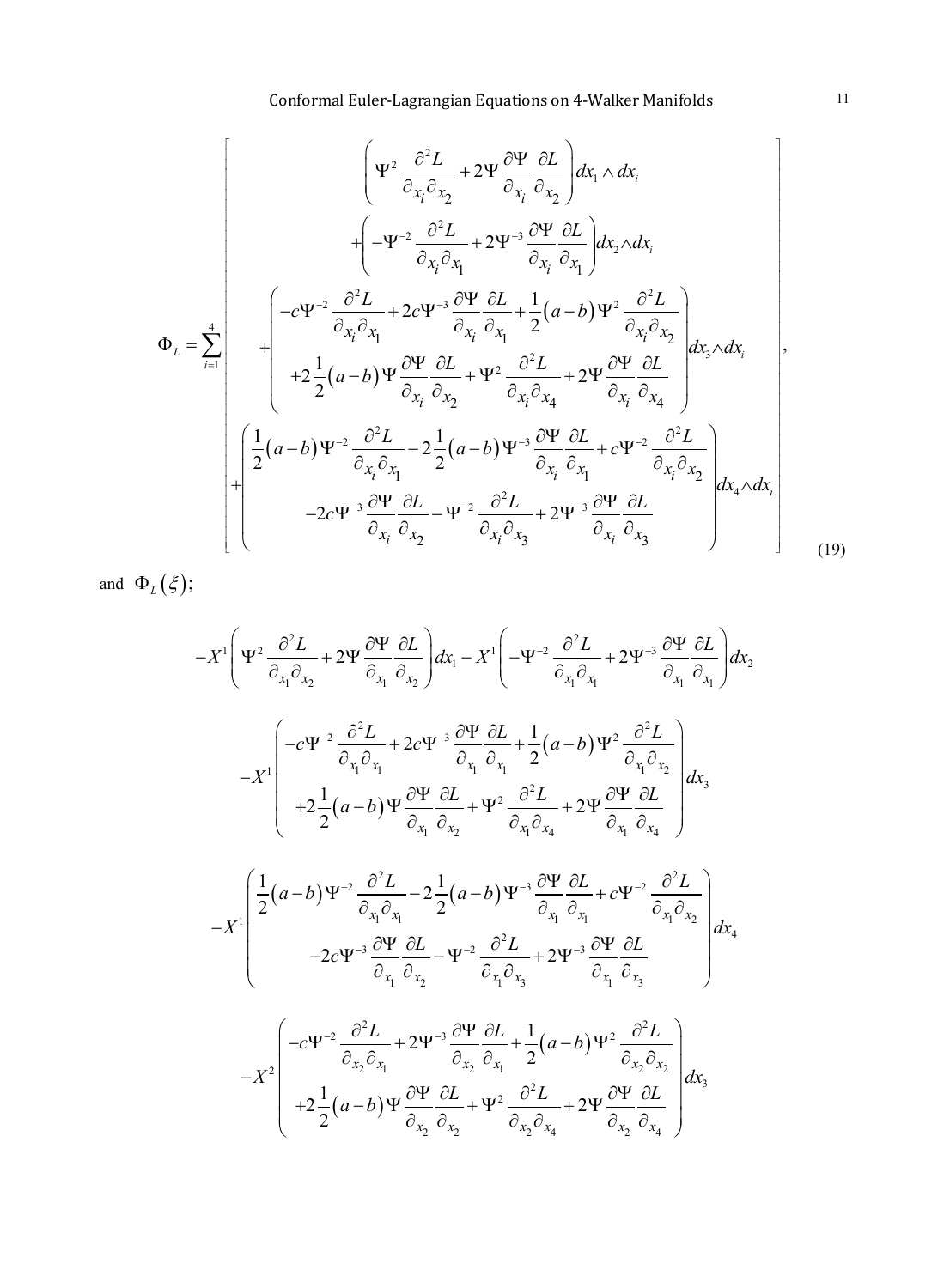$$
-X^{2}\left(-\frac{1}{2}(a-b) \Psi^{-2} \frac{\partial^{2} L}{\partial_{x_{2}} \partial_{x_{1}}} - 2\frac{1}{2}(a-b) \Psi^{-3} \frac{\partial \Psi}{\partial_{x_{2}} \partial_{x_{1}}} \frac{\partial L}{\partial_{x_{1}}} - 2\frac{1}{2}(a-b) \Psi^{-3} \frac{\partial \Psi}{\partial_{x_{2}} \partial_{x_{1}}} \frac{\partial L}{\partial_{x_{1}}} - 2\frac{\partial^{2} L}{\partial_{x_{2}} \partial_{x_{2}}} - 2\frac{\partial^{2} L}{\partial_{x_{2}} \partial_{x_{2}}} - \frac{\partial^{2} L}{\partial_{x_{2}} \partial_{x_{2}}} + 2\Psi^{3} \frac{\partial \Psi}{\partial_{x_{2}} \partial_{x_{2}}} \frac{\partial L}{\partial_{x_{2}}} \frac{\partial L}{\partial_{x_{2}}} \frac{\partial L}{\partial_{x_{2}}} \frac{\partial L}{\partial_{x_{2}}} \frac{\partial L}{\partial_{x_{2}}} \frac{\partial L}{\partial_{x_{2}}} \frac{\partial L}{\partial_{x_{2}}} \frac{\partial L}{\partial_{x_{2}}} \frac{\partial L}{\partial_{x_{2}}} \frac{\partial L}{\partial_{x_{1}}} \frac{\partial L}{\partial_{x_{2}}} \frac{\partial L}{\partial_{x_{1}}} \frac{\partial L}{\partial_{x_{2}}} \frac{\partial L}{\partial_{x_{1}}} \frac{\partial L}{\partial_{x_{2}}} \frac{\partial L}{\partial_{x_{1}}} + 2\Psi^{3} \frac{\partial \Psi}{\partial_{x_{2}} \partial_{x_{2}}} \frac{\partial L}{\partial_{x_{1}}} \frac{\partial L}{\partial_{x_{1}}} \frac{\partial L}{\partial_{x_{2}}} \frac{\partial L}{\partial_{x_{2}}} \frac{\partial L}{\partial_{x_{2}}} \frac{\partial L}{\partial_{x_{2}}} \frac{\partial L}{\partial_{x_{2}}} \frac{\partial L}{\partial_{x_{2}}} \frac{\partial L}{\partial_{x_{2}}} \frac{\partial L}{\partial_{x_{2}}} \frac{\partial L}{\partial_{x_{2}}} \frac{\partial L}{\partial_{x_{2}}} \frac{\partial L}{\partial_{x_{2}}} \frac{\partial L}{\partial_{x_{2}}} \frac{\partial L}{\partial_{x_{2}}} \frac{\partial L}{\partial_{x_{2}}} \frac{\partial L}{\partial_{x_{2}}} \frac{\partial L}{\partial_{x_{2}}} \frac{\partial L}{\partial_{x_{2}}} \frac{\partial L}{\partial_{x_{2}}} \frac{\partial L}{\partial
$$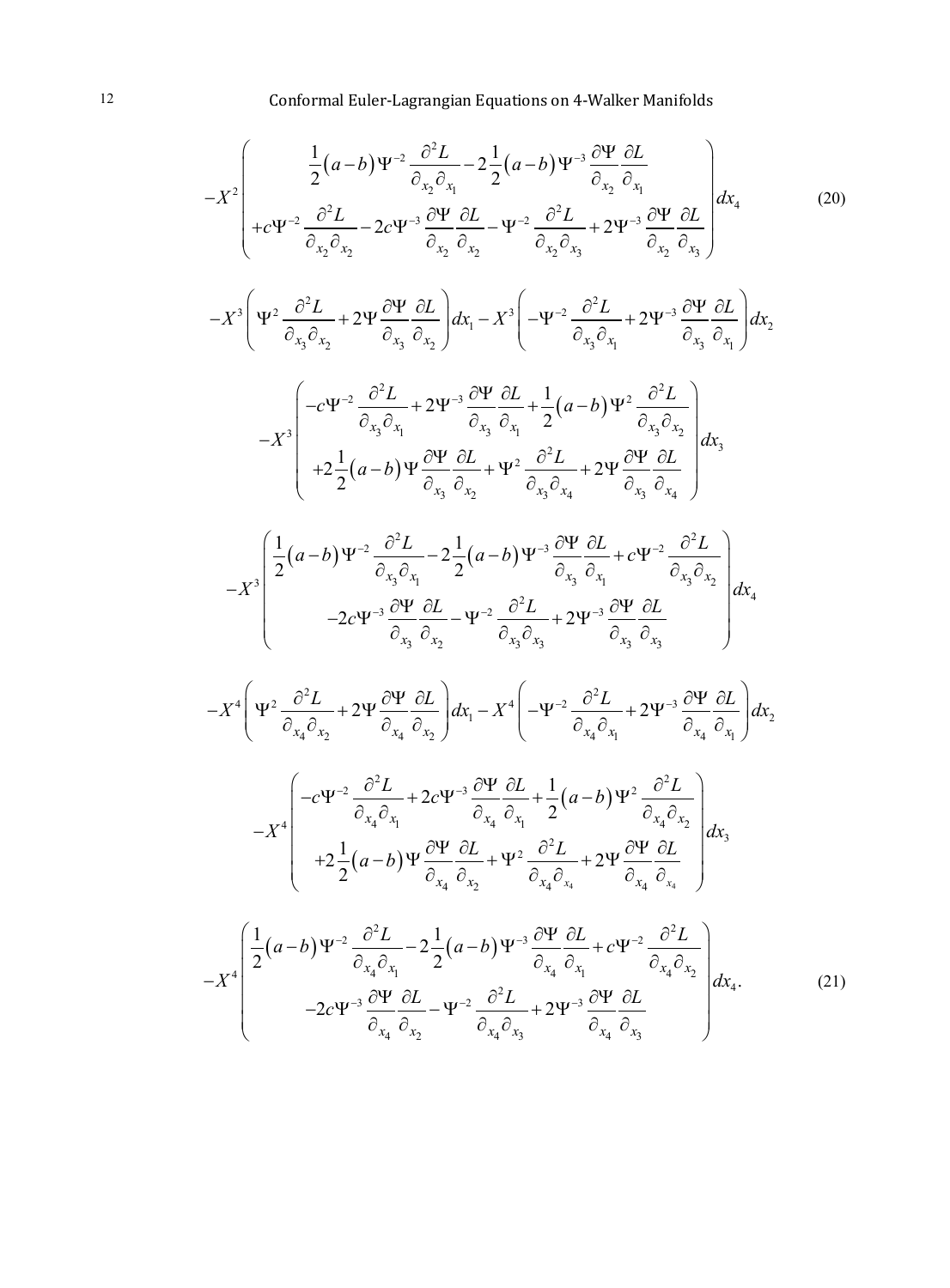Then the energy function  $E_L$  is found as follows:

$$
E_L = V(L) - L = X^1 \Psi^2 \frac{\partial L}{\partial_{x_2}} - X^2 \Psi^{-2} \frac{\partial L}{\partial_{x_1}}
$$
  
+ 
$$
X^3 \left( -c \Psi^{-2} \frac{\partial L}{\partial_{x_1}} + \frac{1}{2} (a - b) \Psi^2 \frac{\partial L}{\partial_{x_2}} + \Psi^2 \frac{\partial L}{\partial_{x_4}} \right)
$$
  
+ 
$$
X^4 \left( \frac{1}{2} (a - b) \Psi^{-2} \frac{\partial L}{\partial_{x_1}} + c \Psi^{-2} \frac{\partial L}{\partial_{x_2}} - \Psi^{-2} \frac{\partial L}{\partial_{x_3}} \right) - L.
$$
 (22)

Now, we will calculate the second part of (13). Thus, the differential energy function is as follows:

$$
X^{1}\left[\Psi^{2}\frac{\partial^{2}L}{\partial_{x_{i}}\partial_{x_{2}}}dx_{i} + 2\Psi\frac{\partial\Psi}{\partial_{x_{i}}}\frac{\partial L}{\partial_{x_{2}}}\frac{dx_{i}}{\partial_{x_{i}}}\right]
$$
\n
$$
-X^{2}\left[\Psi^{-2}\frac{\partial^{2}L}{\partial_{x_{i}}\partial_{x_{i}}}dx_{i} - 2\Psi^{-3}\frac{\partial\Psi}{\partial_{x_{i}}}\frac{\partial L}{\partial_{x_{i}}}\frac{dx_{i}}{\partial_{x_{i}}}\right]
$$
\n
$$
dE_{L} = \sum_{i=1}^{4} \begin{pmatrix} -c\Psi^{-2}\frac{\partial^{2}L}{\partial_{x_{i}}\partial_{x_{i}}}dx_{i} + 2c\Psi^{-3}\frac{\partial\Psi}{\partial_{x_{i}}}\frac{\partial L}{\partial_{x_{i}}}\frac{dx_{i}}{\partial_{x_{i}}} + \frac{1}{2}(a-b)\Psi^{2}\frac{\partial^{2}L}{\partial_{x_{i}}\partial_{x_{2}}}\frac{dx_{i}}{\partial_{x_{i}}}\frac{dx_{i}}{\partial_{x_{i}}}\frac{dx_{i}}{\partial_{x_{i}}}\frac{dx_{i}}{\partial_{x_{i}}}\frac{dx_{i}}{\partial_{x_{i}}}\frac{dx_{i}}{\partial_{x_{i}}}\frac{dx_{i}}{\partial_{x_{i}}}\frac{dx_{i}}{\partial_{x_{i}}}\frac{dx_{i}}{\partial_{x_{i}}}\frac{dx_{i}}{\partial_{x_{i}}}\frac{dx_{i}}{\partial_{x_{i}}}\frac{dx_{i}}{\partial_{x_{i}}}\frac{dx_{i}}{\partial_{x_{i}}}\frac{dx_{i}}{\partial_{x_{i}}}\frac{dx_{i}}{\partial_{x_{i}}}\frac{dx_{i}}{\partial_{x_{i}}}\frac{dx_{i}}{\partial_{x_{i}}}\frac{dx_{i}}{\partial_{x_{i}}}\frac{dx_{i}}{\partial_{x_{i}}}\frac{dx_{i}}{\partial_{x_{i}}}\frac{dx_{i}}{\partial_{x_{i}}}\frac{dx_{i}}{\partial_{x_{i}}}\frac{dx_{i}}{\partial_{x_{i}}}\frac{dx_{i}}{\partial_{x_{i}}}\frac{dx_{i}}{\partial_{x_{i}}}\frac{dx_{i}}{\partial_{x_{i}}}\frac{dx_{i}}{\partial_{x_{i}}}\frac{dx_{i}}{\partial_{x_{i}}}\frac{dx_{i}}{\partial_{x_{i}}}\frac{dx_{i}}{\partial_{x_{i}}}\frac{dx_{i}}
$$

Suppose that a curve  $\alpha : \mathbb{R} \to M_4$  be an integral curve of semispray  $\xi$ . According to (2), using (18) and (23) then we find the following equations: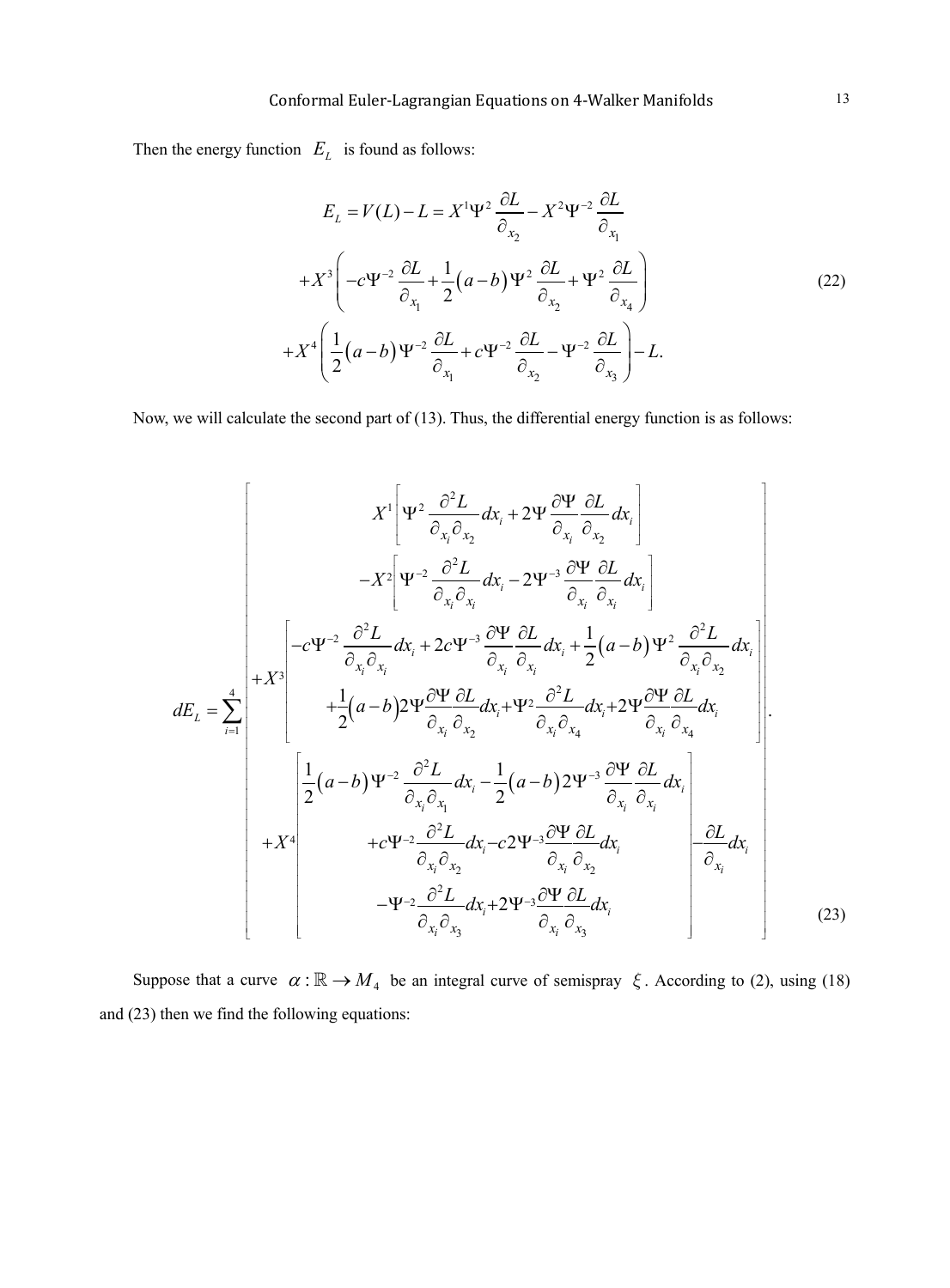$$
di f1: \qquad -\frac{\partial}{\partial t} \left( \Psi^2 \frac{\partial L}{\partial_{x_2}} \right) + \frac{\partial L}{\partial_{x_1}} = 0,
$$

$$
di f 2: \qquad \qquad \frac{\partial}{\partial t} \left( \Psi^{-2} \frac{\partial L}{\partial_{x_1}} \right) + \frac{\partial L}{\partial_{x_2}} = 0,
$$

$$
di f3: \t c \frac{\partial}{\partial t} \left( \Psi^{-2} \frac{\partial L}{\partial_{x_1}} \right) - \frac{1}{2} (a - b) \frac{\partial}{\partial t} \left( \Psi^{2} \frac{\partial L}{\partial_{x_2}} \right) - \frac{\partial}{\partial t} \left( \Psi^{2} \frac{\partial L}{\partial_{x_4}} \right) + \frac{\partial L}{\partial_{x_3}} = 0,
$$
  

$$
di f4: \t - \frac{1}{2} (a - b) \frac{\partial}{\partial t} \left( \Psi^{-2} \frac{\partial L}{\partial_{x_1}} \right) - c \frac{\partial}{\partial t} \left( \Psi^{-2} \frac{\partial L}{\partial_{x_2}} \right) + \frac{\partial}{\partial t} \left( \Psi^{-2} \frac{\partial L}{\partial_{x_3}} \right) + \frac{\partial L}{\partial_{x_4}} = 0,
$$
\n(24)

such that the equations calculated in (24) are named *complex conformal Euler-Lagrange equations* constructed on Walker manifold  $M_4$  if 2-form  $\Phi_L$  is symplectic structure. Thus the triple  $(M_4, \Phi_L, \xi)$  is named a **complex conformal Euler-Lagrange mechanical system** on Walker manifold *M*<sup>4</sup> .

# **Computer Solution of Equations and Graph**

It is well-known that an electromagnetic field is a physical field produced by electrically charged objects. How the movement of objects in electrical, magnetically and gravitational fields force is very important. For instance, on a weather map and the surface wind velocity is defined by assigning a vector to each point on a map. Also, each vector represents the speed and direction of the movement of air at that point.

These found (24) are partial differential equation. We can solve these equations systems using software for **Theorem 4.** (1)  $C_{a,b,c}$  almost Kähler. It implicit solution is as follows:

$$
L(x_1, x_2, x_3, x_4, t) := (((x_1 * c_2 + c_3 * x_3) * t^3 + (-c_4 * x_4 - x_3 * c_1 - x_2 * c_1)
$$
  
\n
$$
*t + x_2 * c_2 + x_4 * c_3 + x_3 * c_2) * cos(t)
$$
  
\n
$$
+ ((x_1 * c_1 + c_4 * x_3) * t^3 + (x_2 * c_2 + x_4 * c_3 + x_3 * c_2) * t
$$
  
\n
$$
+c_4 * x_4 + x_3 * c_1 + x_2 * c_1) * sin(t) + F_5(t) * t^2) / t^2.
$$
\n(25)

The location of each object in space represented by three dimensions in physical space. Three-dimensional space is a geometric three-parameter model of the physical universe in which all known matter exists. These three dimensions can be labeled by a combination of three chosen from the terms length, width, height, depth, and breadth. Any three directions can be chosen, provided that they do not all lie in the same plane. So, each vector represents the speed and direction of the movement of air at that point. The number of dimensions of the equation (25) will be reduced to three and behind the graphics will be drawn. First, closed function at (25) will be selected as a special. After, the figure of the equation (25) has been drawn for the route of the movement of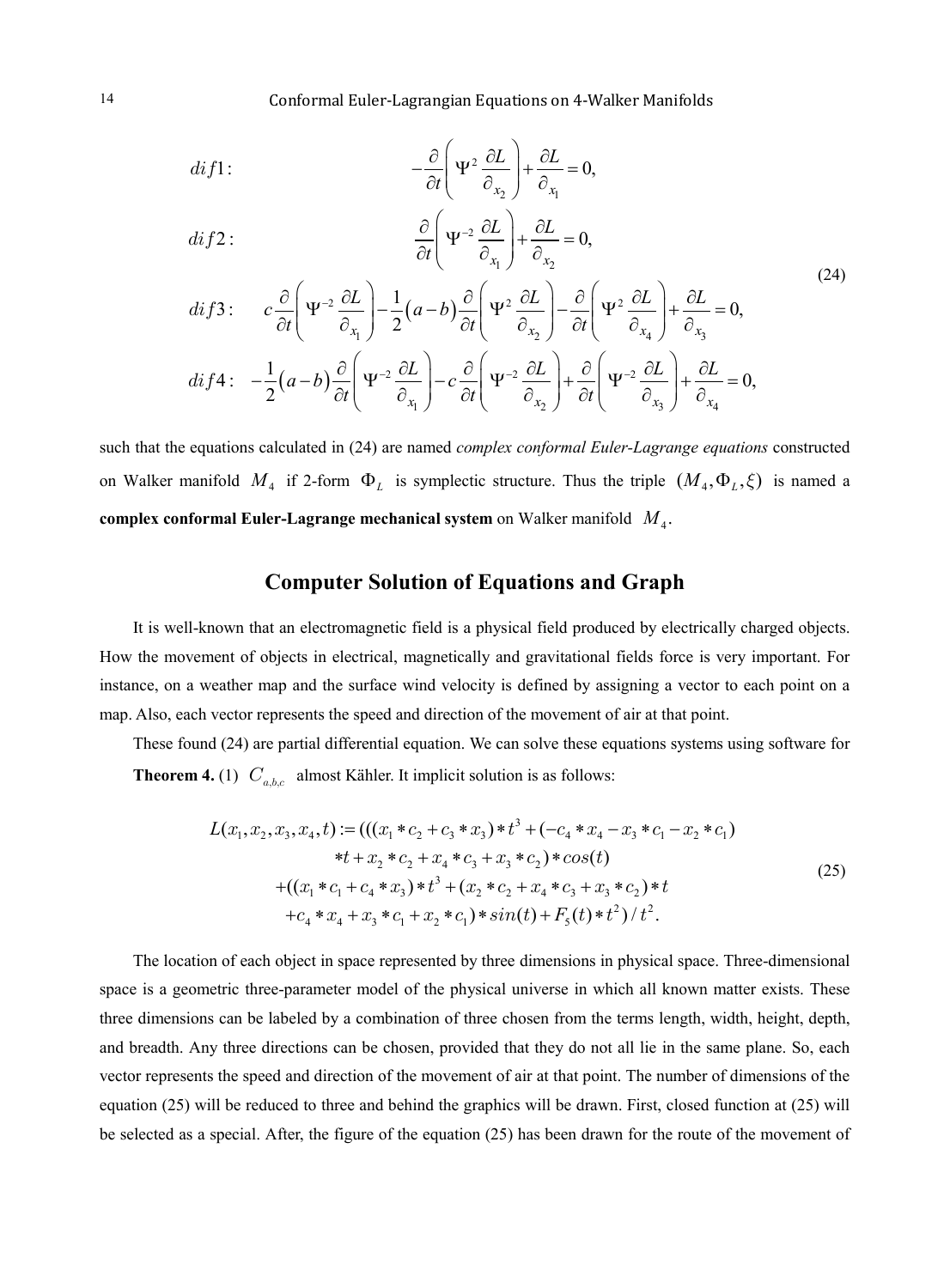objects in the electromagnetic field.

**Example 5.** We choose at (25) as special case of  $\Psi(x_1, x_2, x_3, x_4, t) = t$ . Lagrange function and the graph is as follows:

$$
L(x_1, x_2, x_3, x_4, t) := (((x_1 + 1) * t^3 + (-2 - x_2) * t + x_2 + 2) * cos(t)
$$
  
+((x\_1 + 1) \* t^3 + (x\_2 + 2) \* t + 2 + x\_2) \* sin(t) + t^3) / t^2, (26)





# **Discussion**

A classical field theory explain the study of how one or more physical fields interact with matter which is used quantum and classical mechanics of physics branches. A classical field theory explain the study of how one or more physical fields interact with matter which is used quantum and classical mechanics of physics branches. The most important advantage of this study is to obtain geodesic on 4-Walker manifolds. Thus, geodesics is to allow the calculation of linear or nonlinear distance for the orbits of moving objects. In addition,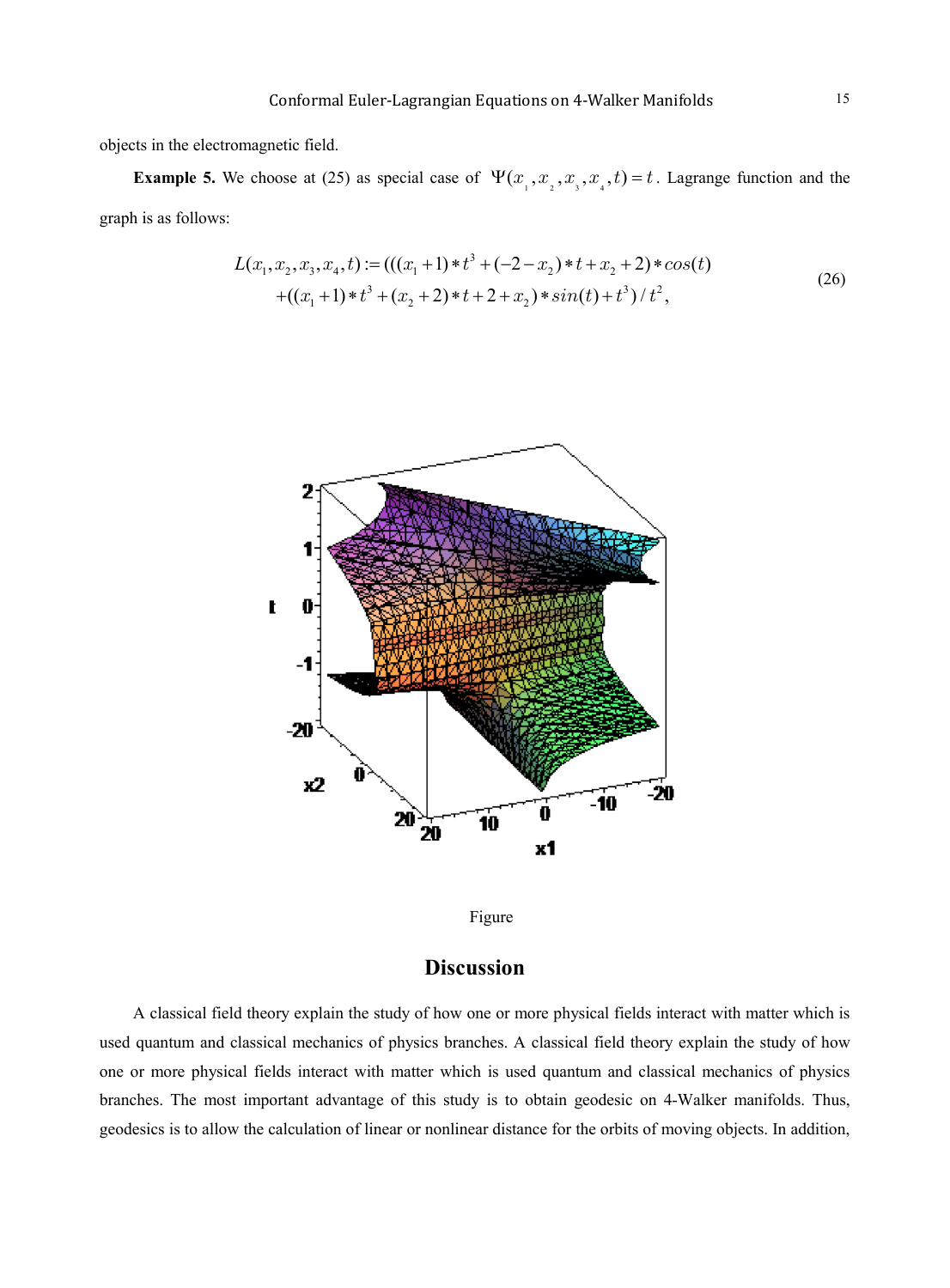in the equations implicit solutions (25) were found using symbolic computation program. In this study, conformal Euler-Lagrange mechanical equations (24) derived on a generalized on 4-Walker manifolds may be suggested to deal with problems in electrical, magnetically and gravitational fields force for the path of movement (26) of defined space moving objects [2, 21].

#### **References**

- [1]. J. Klein, Escapes Variationnals Et Mécanique, Ann. Inst. Fourier, Grenoble, 12, (1962), 1-125.
- [2]. M. De Leon, P.R. Rodrigues, Methods of Differential Geometry In Analytical Mechanics, North-Hol. Math. St.,152, Elsevier Sc. Pub. Com. Inc., Amsterdam, (1989), 263-397.
- [3]. R. Abraham, J. E. Marsden, T. Ratiu, Manifolds Tensor Analysis and Applications, Springer, (2001), 483-542.
- [4]. Z. Kasap and M. Tekkoyun, Mechanical Systems on Almost Para/Pseudo-Kähler–Weyl Manifolds, IJGMMP, Vol.10, No. 5, (2013), 1-8.
- [5]. A.G. Walker, Canonical Form for a Rimannian Space with a Paralel Field of Null Planes," Quart. J. Math. Oxford, Vol. 1, No. 2, (1950), 69-79.
- [6]. A. Salimov, M. Iscan, and K. Akbulut, Notes on Para-Norden–Walker 4-Manifolds, IJGMMP, Vol. 7, No. 8, (2010), 1331-1347.
- [7]. Y. Matsushita, Walker 4-Manifolds with Proper Almost Complex Structures, Journal of Geometry and Physics, Vol.55, (2005), 385-398.
- [8]. W. Batat, G. Calvaruso, B. De Leo, On the Geometry of Four-Dimensional Walker Manifolds, Rendiconti di Matematica, Serie VII, Vol. 29, (2008), 163-173.
- [9]. M. Nadjafikhah, M. Jafari, Some General New Einstein Walker Manifolds, arXiv:1206.3730v1, (2012), 1-14.
- [10]. A.A. Salimov and M. Iscan, On Norden-Walker 4-manifolds, Note di Matematica ISSN 1123-2536, e-ISSN 1590-0932 Note Mat. 30, (2010), 111-128.
- [11]. M. Brozos-Vazquez, E. Garcia–Rio, P. Gilkey and R. Vazquez-Lorenzo, Tsankov–Videv Theory for Walker Manıfolds of Signature (2,2), SIGMA, 3 (2007), 1-13.
- [12].J. Davidova, J.C. Diaz-Ramosd, E. Garcia-Riob, Y. Matsushitac, O. Muskarova, R. Vazquez-Lorenzob, Almost Kähler Walker 4-manifolds, Journal of Geometry and Physics, 57, (2007), 1075-1088.
- [13]. M. Tekkoyun, A Survey on Geometric Dynamics of 4-Walker Manifold, Journal of Modern Physics, 2, (2011), 1318-1323.
- [14]. R. Ghanam and G. Thompson, The Holonomy Lie Algebras of Neutral Metrics in Dimension Four, J. Math. Phys., Vol.42, (2001), 2266-2284.
- [15]. http://en.wikipedia.org/wiki/Conformal\_class.
- [16]. D. McDu and D. Salamon, J-holomorphic Curves and Quantum Cohomology, (1995), 1-217.
- [17]. A. Newlander and L. Nirenberg, Complex Analytic Coordinates in Almost Complex Manifolds. Ann. of Math, 65, (1957), 391-404.
- [18]. M. Brozos-Vazquez, S. Nikcevic, P. Gilkey, E. Garcia-Rio, R. Vazquez-Lorenzo, The Geometry of Walker